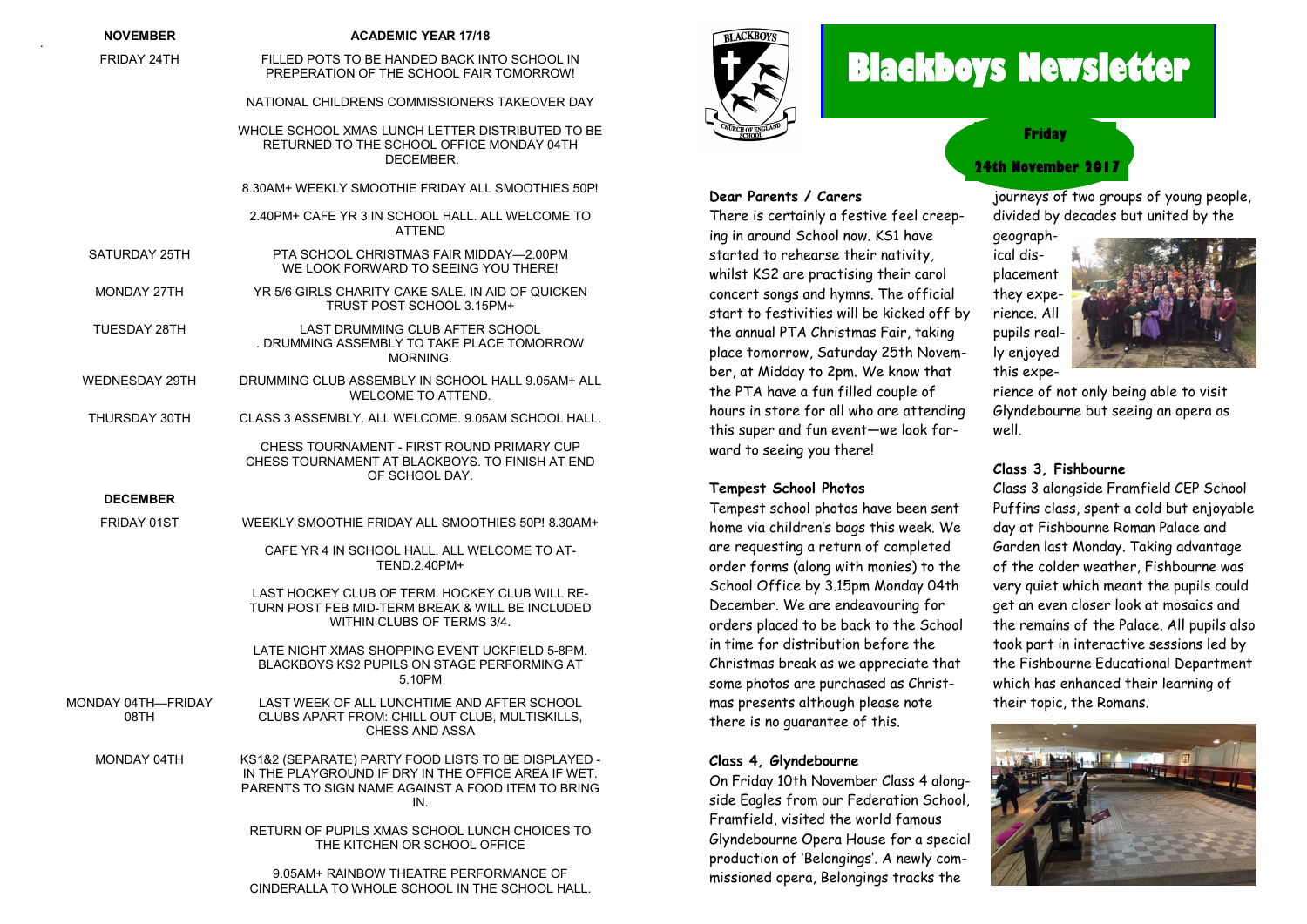#### **Children In Need**

We always support this annual event in some way and this year was no exception. Monies raised in our weekly Friday Café will be sent to the Charity alongside our weekly smoothie Friday profits which total £59.47. Thank you to all who contributed and supported both these events.



#### **Christmas Events**

#### Late Night Shopping & Singing

Next Friday, 01st December, is the Late Night Shopping Extravaganza in Uckfield. Members from our KS2 classes will be on the Uckfield FM stage at 5.10pm singing three songs. We are hoping that as in previous years this will be aired live so if you are unable to make the event in person, don't forget to tune into Uckfield FM to listen to Blackboys sing! Good Luck to all taking part!

#### Class 4 Senior Citizen Christmas Party

As is annual tradition. Class 4 invite local senior residents to the School for a afternoon of light food, chat and to watch some festive performances . This year, this event is to take place on Friday 08th December. Class 4 Parents/Carers are invited in at normal Café time, 2.40pm to enjoy some of this event alongside our guests. If you are able to make a cake for the party and are happy to drop this in on the morning of Friday 08th, donations would be most welcome.

#### **Takeover Day!**

Today in school is Takeover Day, a nationally recognised day where pupils take on familiar roles within school. We have seen assembly being taken by the pupils, lessons run for fellow pupils in classrooms, pupil secretaries organising the registers and lunch orders and pupil Midday Supervisors. Chair of Governors, Mrs Katharine Rabson Stark enjoyed a meeting with 3 Headteachers this morn-

ing, with Mr Williams (Rhys) and Miss Godfrey (Thea) joining Mr Sullivan.

A huge thank you and well done to all pupils who took part and for the staff who gave up their time so freely.

Further pictures will appear on the school Twitter feed @blackboysschool



**INSET DAYS FOR 17/18**: TUESDAY 02ND JANUARY 2018, FRIDAY 25TH MAY 2018 & FRIDAY 20TH JULY 2018

17/18 Whole School Attendance from start of academic year up and until and including 17/11/17:

| Group   | % Attend |
|---------|----------|
| Class 1 | 96.0     |
| Class 2 | 96.3     |
| Class 3 | 99.1     |
| Class 4 | 98.9     |
| Total   | 97.7     |

Well done to Class 3 for having such an impressive attendance record.

Please find enclosed flyer for a new festive addition to the Blackboys School PTA Christmas Calendar of Events; a Christmas Wreath Making Evening taking place on Wednesday 13th December 7.30pm in the School Hall.

You will no doubt have seen the hard work put in by the school's favourite local garden centre, Stavertons, in improving the verges along School Lane. To encourage better parking, particularly cars staying off the verges, a selection of flowering bulbs have been planted. We look forward to watching the verge come to flowering life as Spring approaches. Thank you Stavertons.

Gold Book Awards Week Beginning 13th November 2017

#### Class 1

Henry Pistel: For great writing effort. Rhys Williams: For enthusiasm with Forest School.

Joseph Mylon: For identifying symmetrical patterns on butterflies.

#### Class 2

Millicent Gavin: For great Maths, working with number lines. Evie Messmer: For great Maths, working with number lines. Caitlyn Luck: For great expression when reading.

#### Class 3

Lowenna Godfrey: For quality recorder playing. Ruby Nicholas: For great effort with times tables. Heidi Saunders: For an excellent review of Bill's New Frock.

## Class 4

Ben Willett: For a great week of Maths.

Tom Aldridge: For impressing on open morning. Isla Blackmore: For being the best

she can be in all areas.